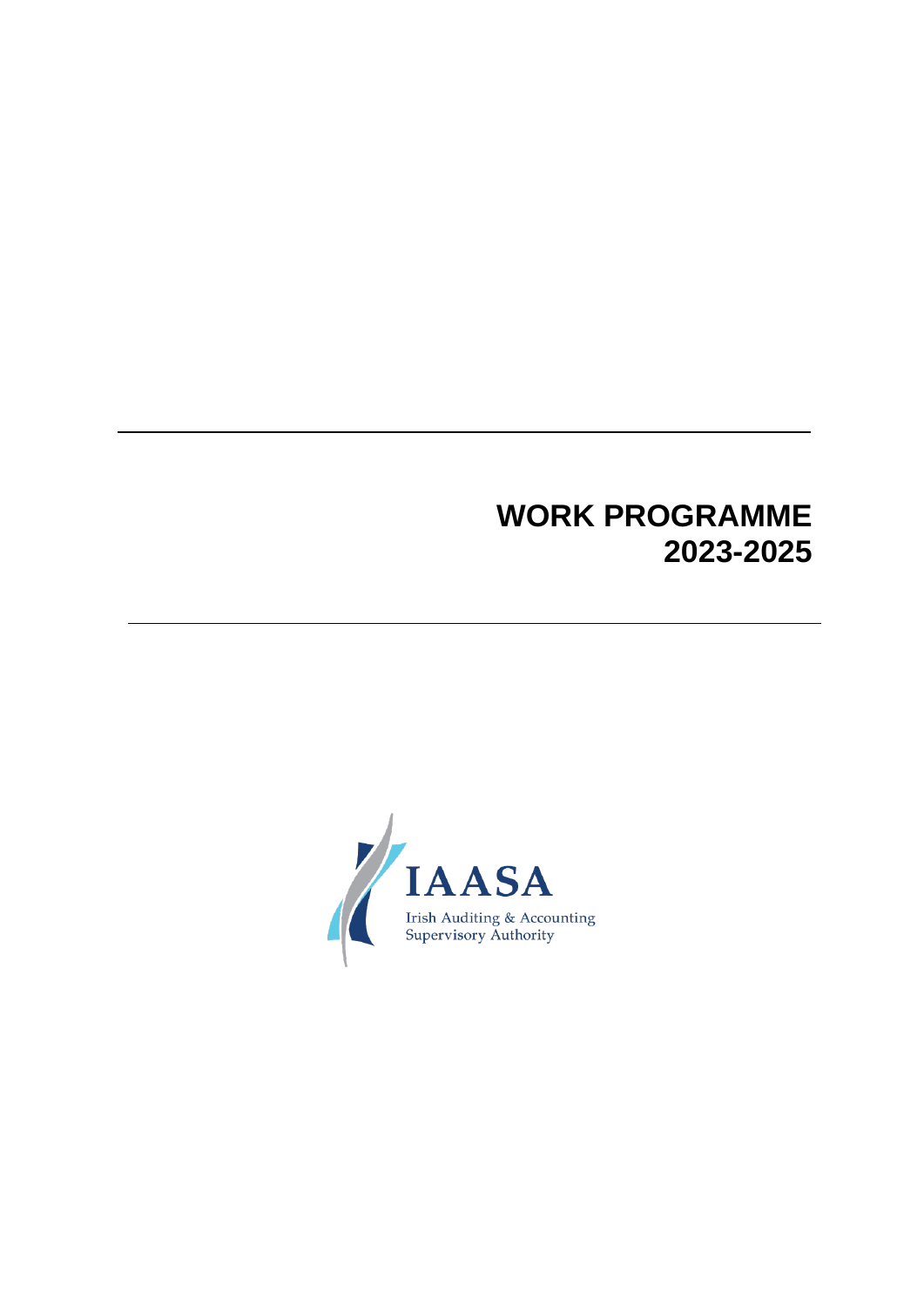To contribute to Ireland having a strong regulatory environment in which to do business by supervising and promoting high quality financial reporting, auditing and effective regulation of the accounting profession in the public interest.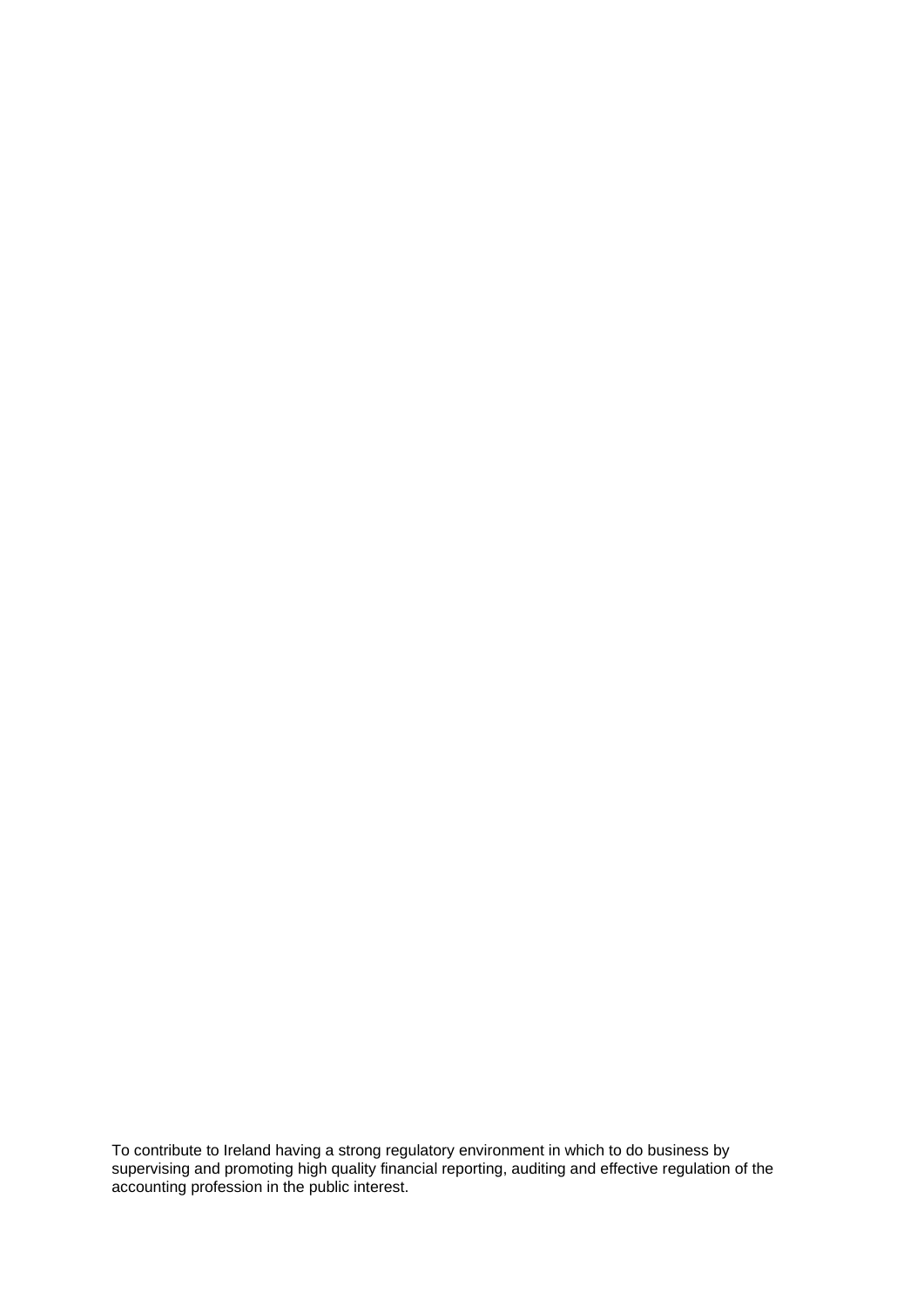# **Chief Executive's Introduction**

To be completed

**Kevin Prendergast** 

**Chief Executive**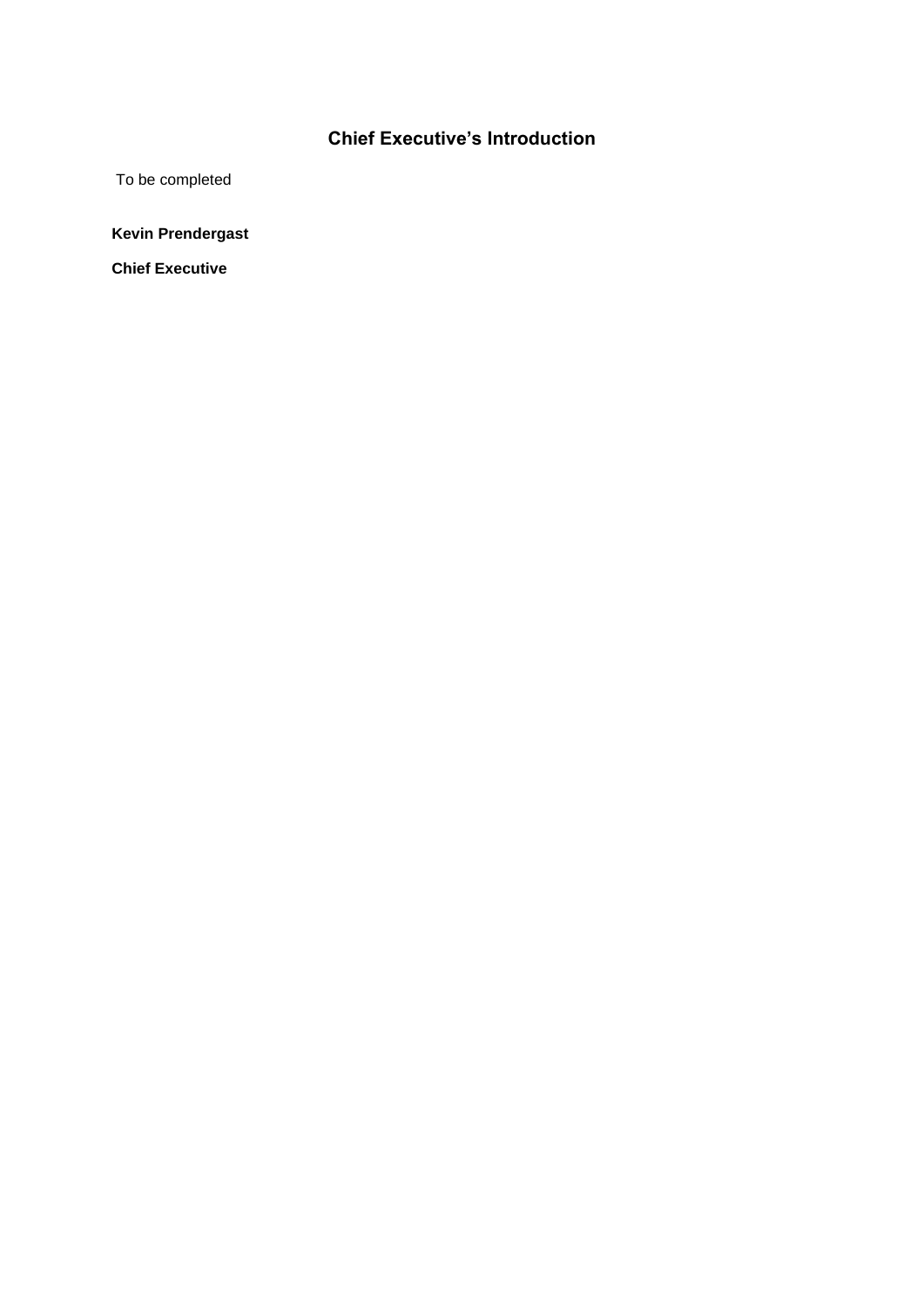# **PURPOSE**

The Irish Auditing and Accounting Supervisory Authority (IAASA) is the independent body in Ireland with responsibility for the:

- examination and enforcement of certain listed entities' periodic financial reporting;
- oversight of the Recognised Accountancy Bodies' ('RABs') functions in respect of statutory auditors and supervision of the regulatory functions of the Prescribed Accountancy Bodies ('PABs');
- inspection and promotion of improvements in the quality of auditing of Public Interest Entities ('PIEs');
- adopting auditing, ethical and internal quality control standards for auditors;
- conducting investigations and enquiries and enforcing sanctions where appropriate.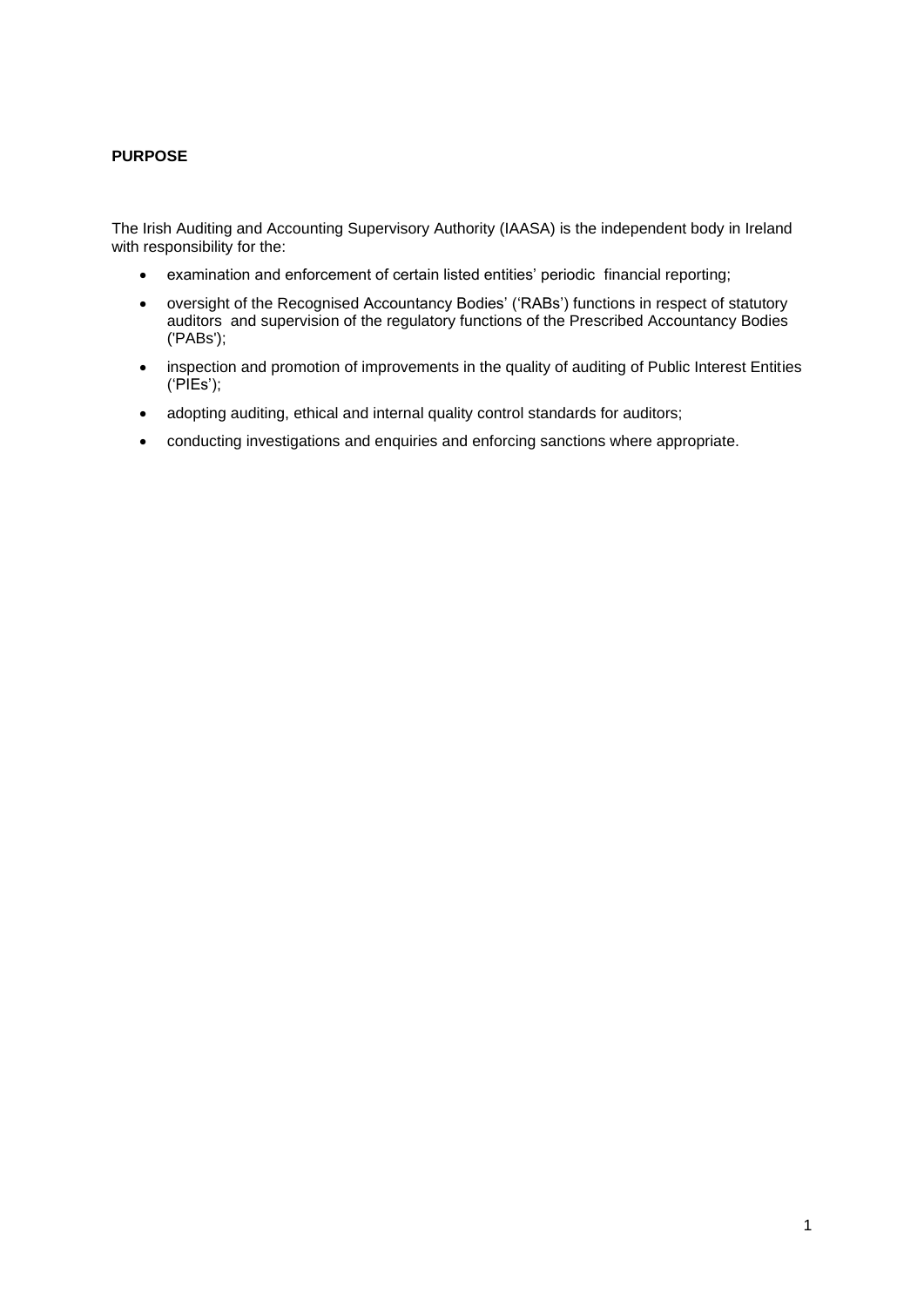# **Mission**

**To contribute to Ireland having a strong regulatory environment in which to do business by supervising and promoting high quality financial reporting, auditing and effective regulation of the accounting profession in the public interest**

# **Our Values**

**Striving to be the best we can be**

**Excellence Independence Integrity**

**Regulating impartially and objectively**

**Being trustworthy and respectful**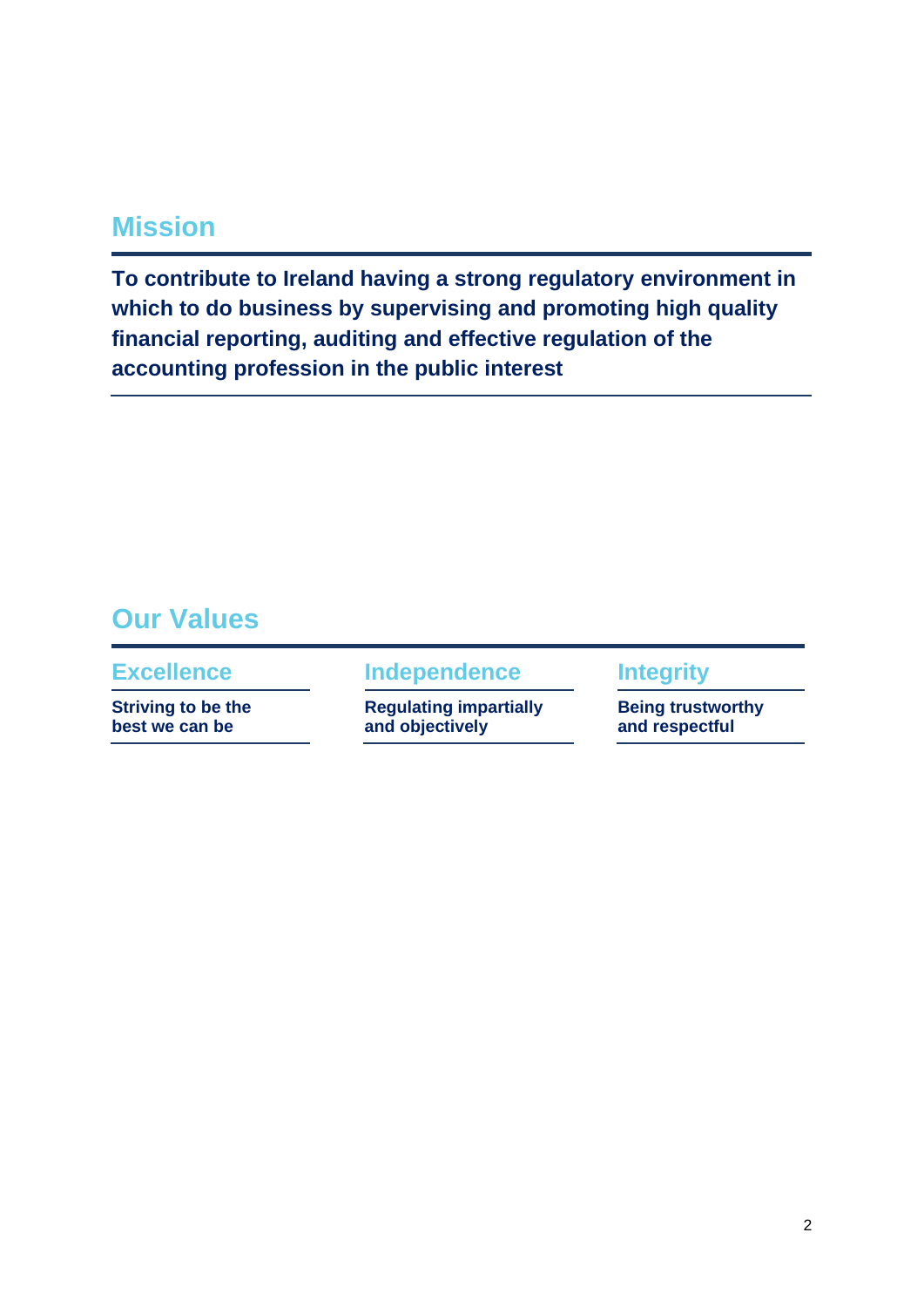# **HOW THE AUTHORITY OPERATES**

# **IAASA's functions**

IAASA is divided into a number of operational units namely Standards and Policy Unit ('S&P'), Regulatory & Monitoring Supervision ('RMS'), Financial Reporting Supervision Unit ('FRSU'), Audit Quality Unit ('AQU'), and Enforcement Unit. Its operational work is supported by the Corporate Services Unit.

# **Standards and Policy Unit**

The principal functions of Standards and Policy Unit are:

- to adopt auditing, ethical and quality control standards for statutory audit in Ireland;
- to issue such guidance notes and assurance standards as the Authority deems appropriate; and
- to contribute to the development of Authority policy on regulatory and other matters.

# **Regulatory and Monitoring Supervision**

The principal functions of RMS are:

- supervising the manner in which the PABs regulate their members, including the operation of their investigations & disciplinary processes;
- oversight of the manner in which the Recognised Accountancy Bodies ('RABs') perform the following functions in respect of their members and member firms authorised to act as statutory auditors under the Companies Act:
	- $\circ$  approvals and registration (including appropriate qualification)
	- o continuing education
	- $\circ$  quality assurance reviews of statutory auditors and audit firms in relation to audits of entities that are not PIEs
	- o investigation and discipline in relation to audits of entities that are not PIEs
- cooperating with EU and international counterparts as well as with other national and EU authorities;
- registration and quality assurance of third country auditors and audit entities; and
- advising the Minister on matters relating to the accounting profession.

# **Financial Reporting Supervision Unit**

The principal functions of FRSU are:

- examination of certain listed entities' annual and half-yearly financial reports and taking enforcement actions when instances of non-compliance are detected;
- cooperation with EU accounting enforcers;
- cooperation in the development of financial reporting standards; and
- advising the Minister on accounting matters.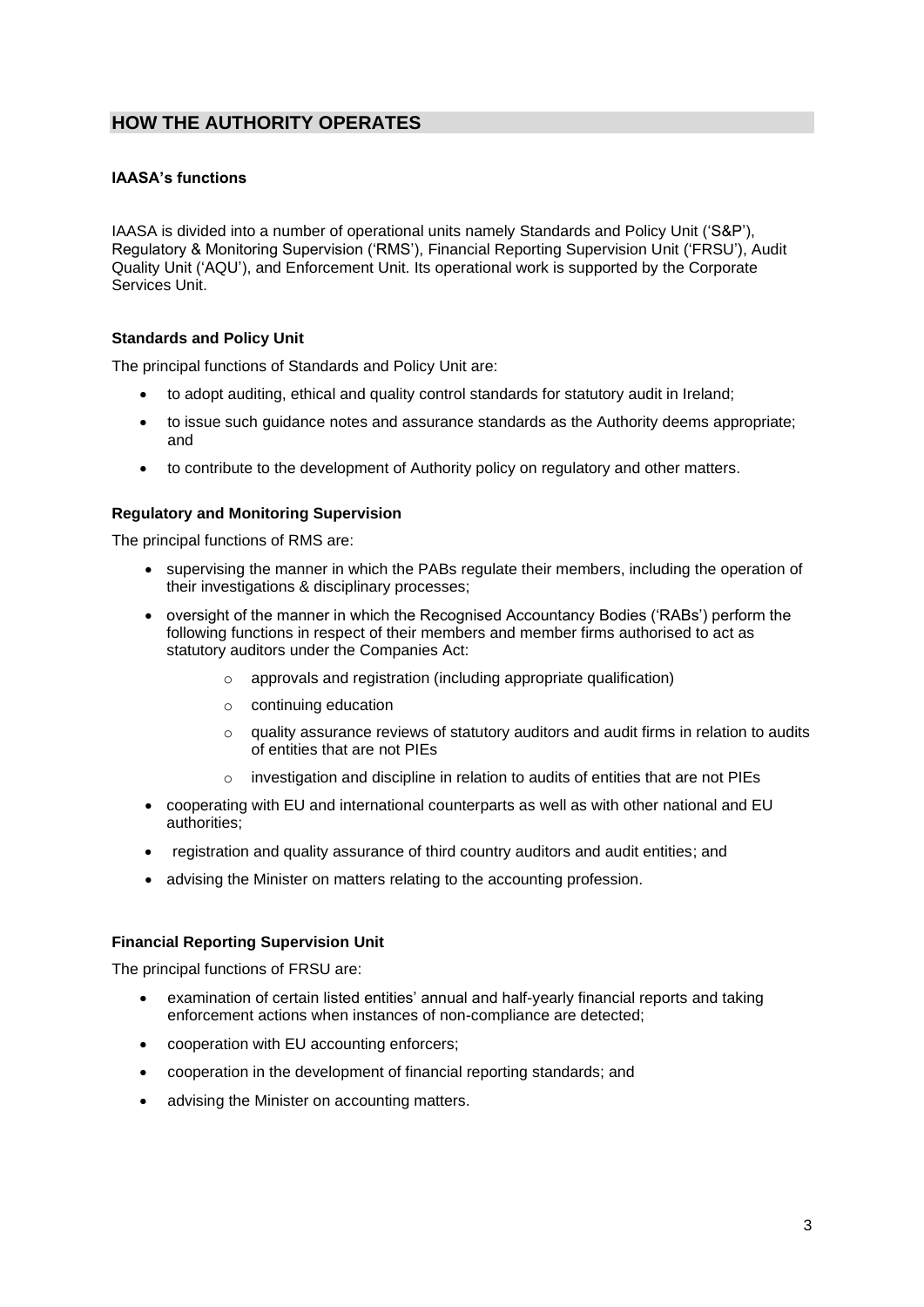# **Audit Quality Unit**

The principal functions of AQU are:

- quality assurance of statutory audit of public interest entities;
- cooperation with EU audit oversight bodies; and
- advising the Minister on auditing matters.

# **Enforcement Unit**

The principal functions of the Enforcement Unit are:

- to operate a system for conducting investigations into suspected irregularities in the conduct of PIE audits;
- to operate a system for conducting enquiries into breaches of investigation and disciplinary procedures by PABs, and the RABs' performance of their functions in respect of statutory auditors
- to operate a system for conducting investigations into auditors' compliance with statutory audit legislation and breaches of standards by members of a PAB; and
- to operate a system for administering sanctions following on from regulatory investigations

# **Corporate Services Unit**

The principal functions of the Corporate Services Unit are:

- to provide administrative, facilities and IT support to the Authority;
- to provide a HR function for the Authority;
- to record and account for the moneys raised and expended by the Authority;
- to ensure compliance with all relevant legal and regulatory requirements; and
- to provide a secretarial service to the Board of the Authority.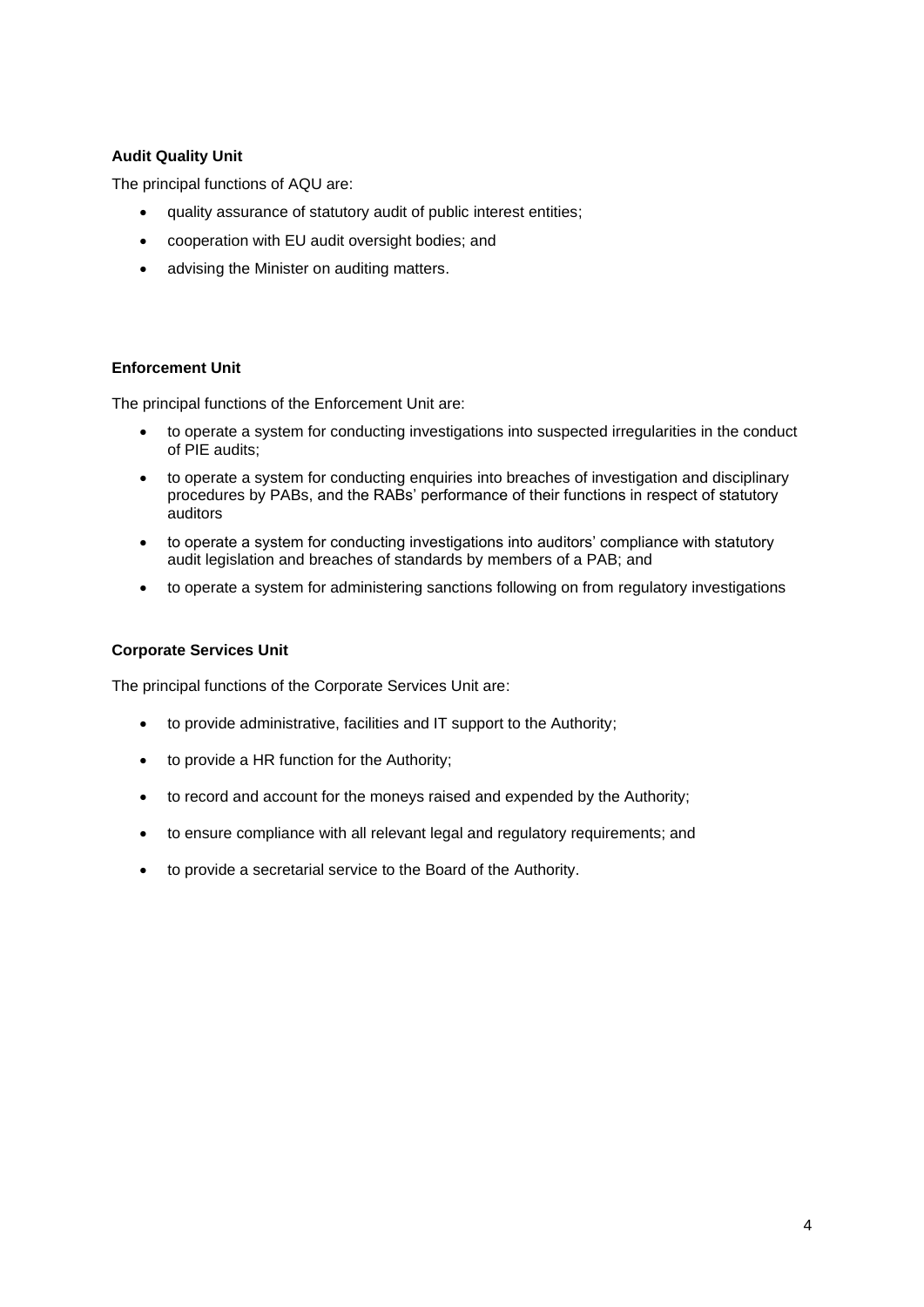# **STRANDS AND STRATEGIES**

# **STRAND 1 REGULATION**

# *Strategy 1*

Oversight of accountancy profession – The Authority will ensure that professional bodies maintain high standards in their regulatory functions. This will be achieved through

- Oversight of accountancy bodies' regulatory activities
- Recommendations to bodies to drive improvement in standards
- Publication of a summary of this work
- Approval of constitutional documents ensuring consistency with the Authority's regulatory principles
- Using regulatory tools to address identified shortcomings
- Identification of non-compliance with principles, or with accountancy bodies' approved procedures

#### *Strategy 2*

Direct inspection of auditors of PIE's – The Authority will drive improvements in audit quality for auditors of PIE's. This will be achieved through:

- Annual program of inspections
- Review of audit whole firm procedures
- Review of a sample of audits to ensure compliance with audit, ethical and quality control standards
- Issuing of recommendations for improvement

# *Strategy 3*

Review of Financial Reporting – The Authority will support high standards in financial reporting by entities under its remit. This will be achieved through

- Review of annual and half yearly reports of issuers
- Engagement where necessary with issuers to seek explanations for accounting treatments
- Seeking undertakings where appropriate to ensure future quality in financial reporting
- Seeking withdrawal and reissuing where appropriate in cases of significant non-compliance
- Publishing the outcome of the Authority's work in line with its publications policy

#### *Strategy 4*

Investigation and Enquiry – The Authority will seek to hold to account those entities and individuals who fail to maintain high standards. This will be achieved through

- Implementing processes and procedures that support effective and efficient investigation and enquiry and sanctioning of wrongdoing
- Operating criteria for the commencement of investigations and enquiries by the Authority
- Carrying out investigations and enquiries in line with established processes and procedures for cases that meet the relevant criteria
- Supporting other regulatory stakeholders in undertaking their investigation and disciplinary functions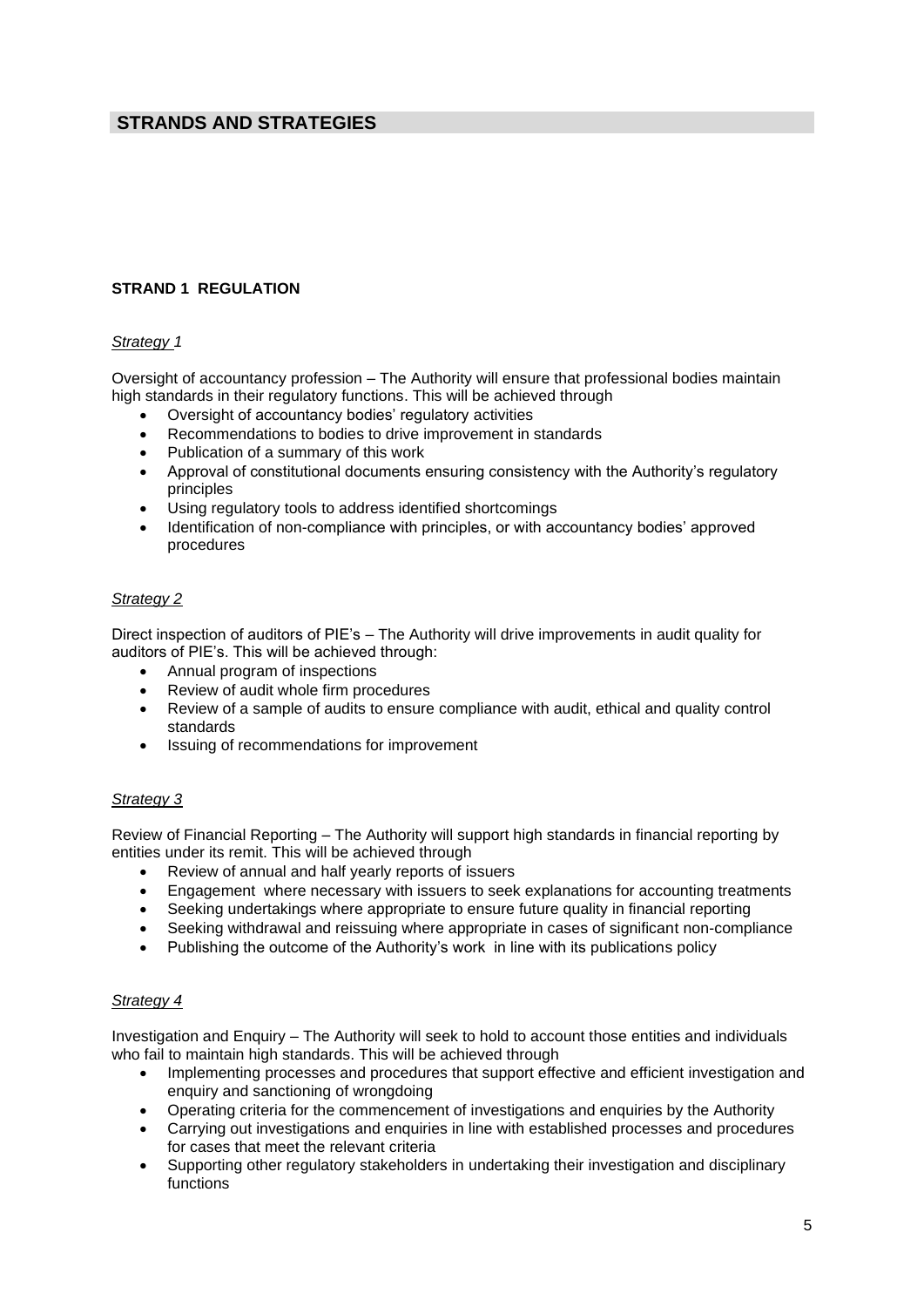# *Strategy 5*

Corporate Sustainability Reporting Directive – The Authority will support the aims of the CSRD and carry out its assigned functions under the legislation when it comes into force in Ireland. This will be achieved through

- Participating nationally and at EU level in the development of the CSRD legislation
- Assessing the impact of the legislation on the operations of the Authority
- Planning for the implementation of CSRD
- Developing work programmes to carry out regulation in line with CSRD requirements
- Implementing those work programmes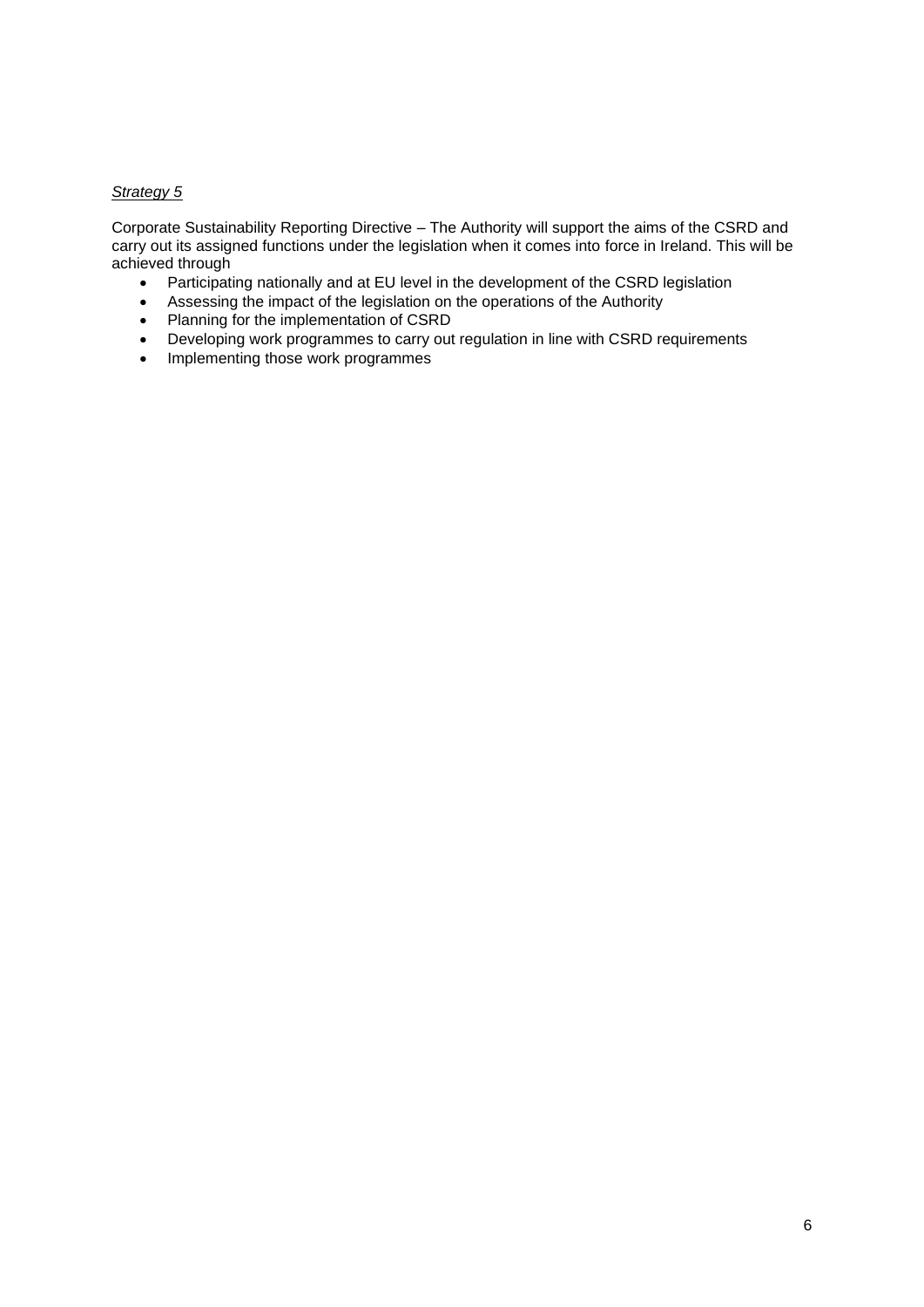# **STRAND 2 PROMOTION OF HIGH STANDARDS**

# *Strategy 1*

Development of ISAs (Ireland) and related guidance – The Authority will adopt audit, ethical and quality control standards that support high quality statutory audit. This will be achieved through

- Issuing standards in compliance with overall Authority policy
- Reviewing that policy to ensure that it continues to be appropriate
- Utilising input from stakeholders on the Authority's development of standards and related guidance

# *Strategy 2*

Supporting high standards in financial reporting – The Authority will support high standards in financial reporting by entities under its remit. This will be achieved through

- Engagement with issuers on suspected instances of non-compliance with financial reporting frameworks with a view to securing improvements in financial reporting
- Identification of issues that give rise to potential non-compliance with financial reporting frameworks
- Engagement with other EU accounting enforcers to ensure consistency in how financial reporting issues are dealt with
- Contribution to standards setting processes that relate to Irish financial reporting frameworks

# *Strategy 3*

Supporting accountancy bodes in undertaking their regulatory responsibilities – The Authority will work with the Recognised and Prescribed Accountancy Bodies to ensure that they undertake their regulatory responsibilities effectively. This will be achieved through

- Setting clear expectations for the satisfactory performance of regulatory tasks
- Regular engagement with the accountancy bodies to review their performance of those tasks
- Ensuring that the constitutional documents of the bodies comply with legislation and IAASA guidelines

# *Strategy 4*

Supporting high standards in audit of PIEs – The Authority will promote continuous improvement in the audit of PIEs. This will be achieved through

- Engagement with PIE auditors outside of the inspection process to support audit improvement
- Participation on international fora with peer audit regulators to identify trends, challenges and opportunities to support audit quality
- Publication of data, statistics and other relevant information that will support audit quality

# *Strategy 5*

Disseminating best practice – The Authority will provide stakeholders with information and data that will assist in maintaining high standards. This will be achieved through

- Publicising regulatory decisions on financial reporting matters
- Disseminating best practice in relation to financial reporting issues that may give rise to potential non-compliance with financial reporting frameworks
- Maintaining guidelines setting out expected regulatory outcomes for accountancy bodies' regulatory responsibilities
- Publication of the results of the Authority's inspections into each PIE audit firm
- Issuing statistical and other data on regulatory activities and on the accounting and audit profession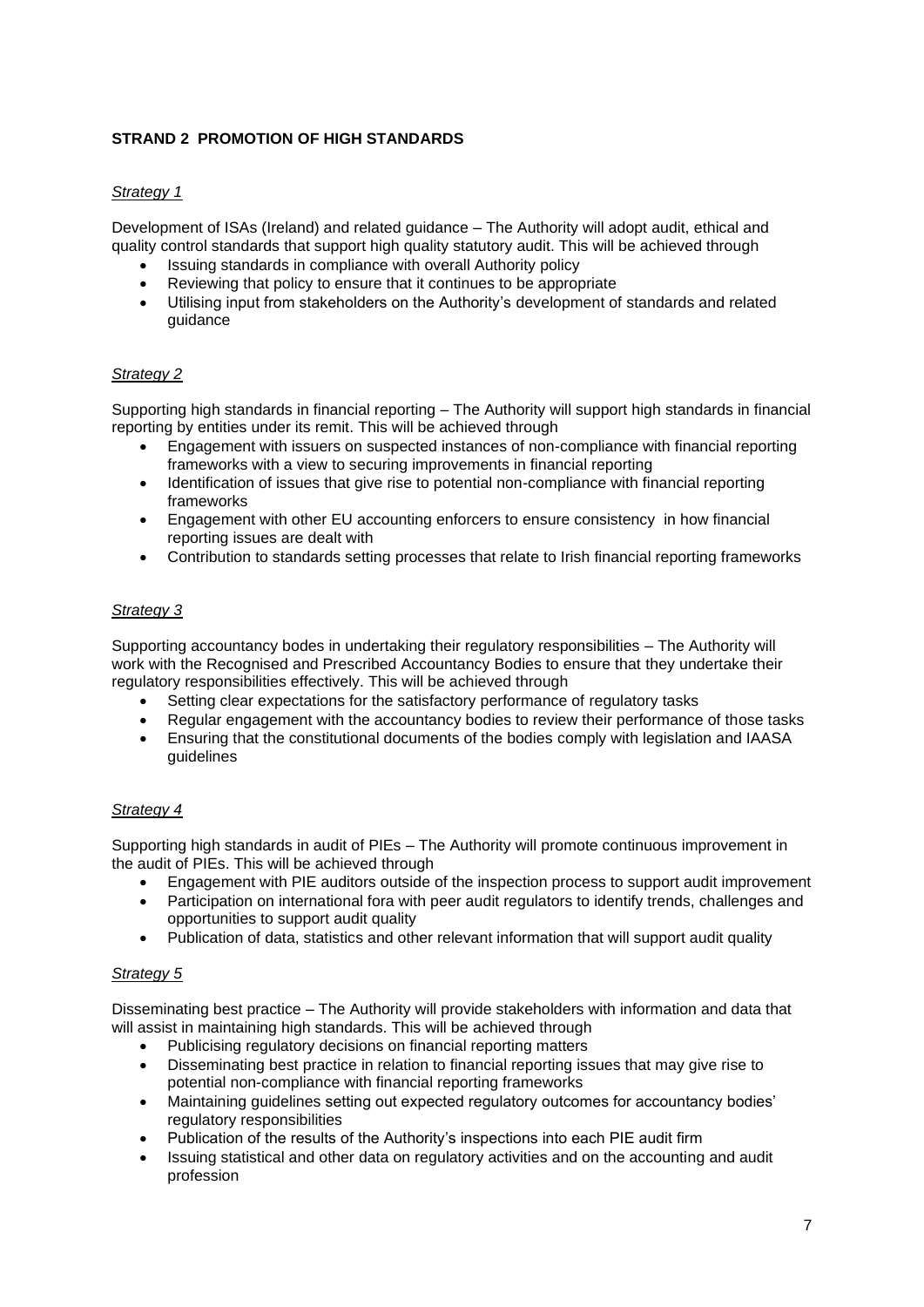# **STRAND 3 MAXIMISING OUR IMPACT**

# *Strategy 1*

Ensure efficient use of our financial resources – The Authority will use its financial resources in an efficient and effective manner. This will be achieved through

- A formal budgeting process that will set out the Authority's proposed spending for the following year
- Comprehensive systems of financial control that ensure that Authority resources are only used for appropriate purposes
- Compliance with all relevant guidance on expenditure applicable to the Authority as issued by the Department of Public Expenditure and Reform
- A system of internal audit that will ensure high standards are maintained

# *Strategy 2*

Being heard – The Authority will support the fulfilment of its statutory remit by ensuring that its regulatory messages are properly communicated. This will be achieved through

- A publication policy that seeks to highlight key regulatory messages
- Engaging with stakeholders to promote high standards in the audit and accounting profession
- Where appropriate utilising media, social media and other tools to convey key regulatory messages
- Advising the Minister on matters relevant to the Authority's remit
- Assisting the Department of Enterprise, Trade and Employment in developing policy
- Being represented at relevant national and international fora to support improvements in audit and accounting

# *Strategy 3*

Developing/improving our processes – The Authority will continuously seek to improve its efficiency and effectiveness. This will be achieved through

- Investing in our people
- Investing in IT to support greater efficiency and effectiveness
- Continuously reviewing our regulatory processes and procedures so that they support high standards in the accounting and audit profession
- Working with our internal and external auditors to ensure our financial and internal control procedures remain fit for purpose

# *Strategy 4*

Innovating – The Authority will seek to innovate in how it carries out its statutory remit. The Authority will achieve this through

- Putting citizens and users at the centre of innovation, to enhance their experience through seamless service delivery
- Creating a culture where all staff are inspired, empowered and enabled to innovate
- Working across sectors and organisations to optimise efficiency by scaling innovations across the Irish Pubic Service and our global peers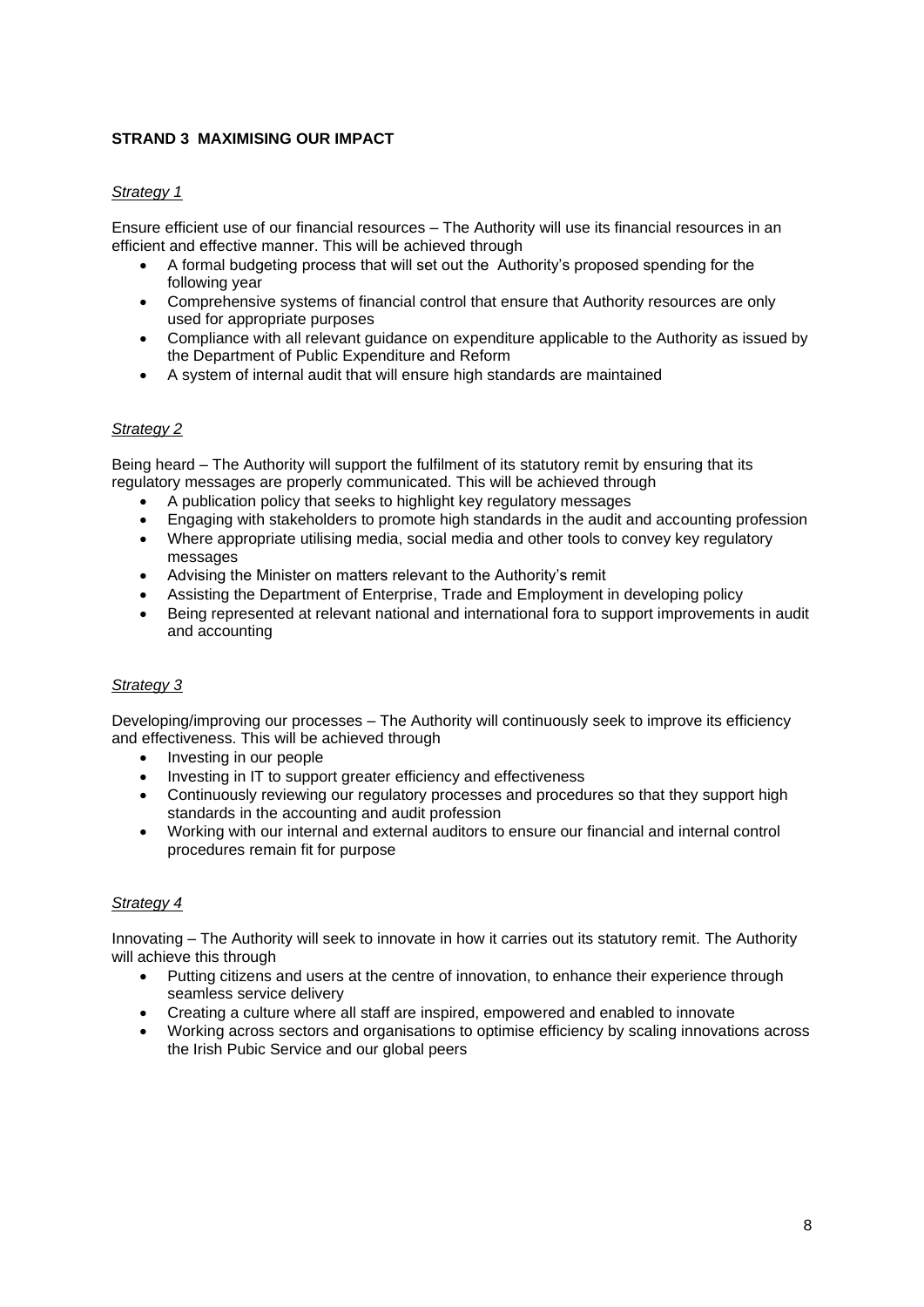# **ENABLERS**

# **OUR PEOPLE**

The Authority carries out its activities through a staffing complement approved by the Department of Enterprise, Trade and Employment and/or the Department of Public Expenditure and Reform as applicable. The Authority's current actual staff complement is set out in Appendix I.

Due to the specific technical nature of the Authority's statutory responsibilities, it requires high calibre staffing across its functions in order to operate effectively. In order to maximise this resource, the Authority carries out the following activities:

- A policy of recruitment focussing on securing staff with the requisite skills and experience
- A training and development policy that supports staff in their professional and personal development
- A flexible working policy that supports both the Authority and its people in providing optimal outcomes
- Funding of further education for staff
- Committees, innovation projects and other opportunities for staff to contribute to the Authority's development
- Opportunities for staff to participate in national and international fora
- Staff wellbeing and other supports including civil service approved leave policies

# **TECHNOLOGY**

ICT plays an increasingly vital role in both how the audit and accounting profession undertakes its work and in how the Authority seeks to regulate the profession. Proper use of technology is essential to the Authority carrying out its remit effectively and efficiently.

The Authority has invested in ensuring that the appropriate technology infrastructure is in place to support its work. It has also recruited staff with ICT expertise in its administrative and regulatory functions as appropriate. The Authority will ensure that its ICT systems remain fit for purpose by carrying out the following activities:

- Invest in maintaining and upgrading its IT system
- Ensure that remote and online access is of a high standard in terms of connectivity and security
- Maintain and test the back-up and disaster recovery processes to ensure that Authority data remains protected
- Maintain its policy of including a detailed ICT review as part of its three year internal audit work programme
- Improve its online presence

# **FINANCIAL RESOURCES**

Funding of the Authority comes from a combination of sources. The AQU is funded through a levy on the firms who are subject to inspection. Expenditure relating to the FRSU is 100% Exchequer funded. Adoption of Auditing Standards is funded through a levy on the Recognised Accountancy Bodies. The remainder of the Authority's activities are funded through a grant from the Exchequer amounting to 40% of the budgeted costs and a levy on the PABs covering the remaining 60%.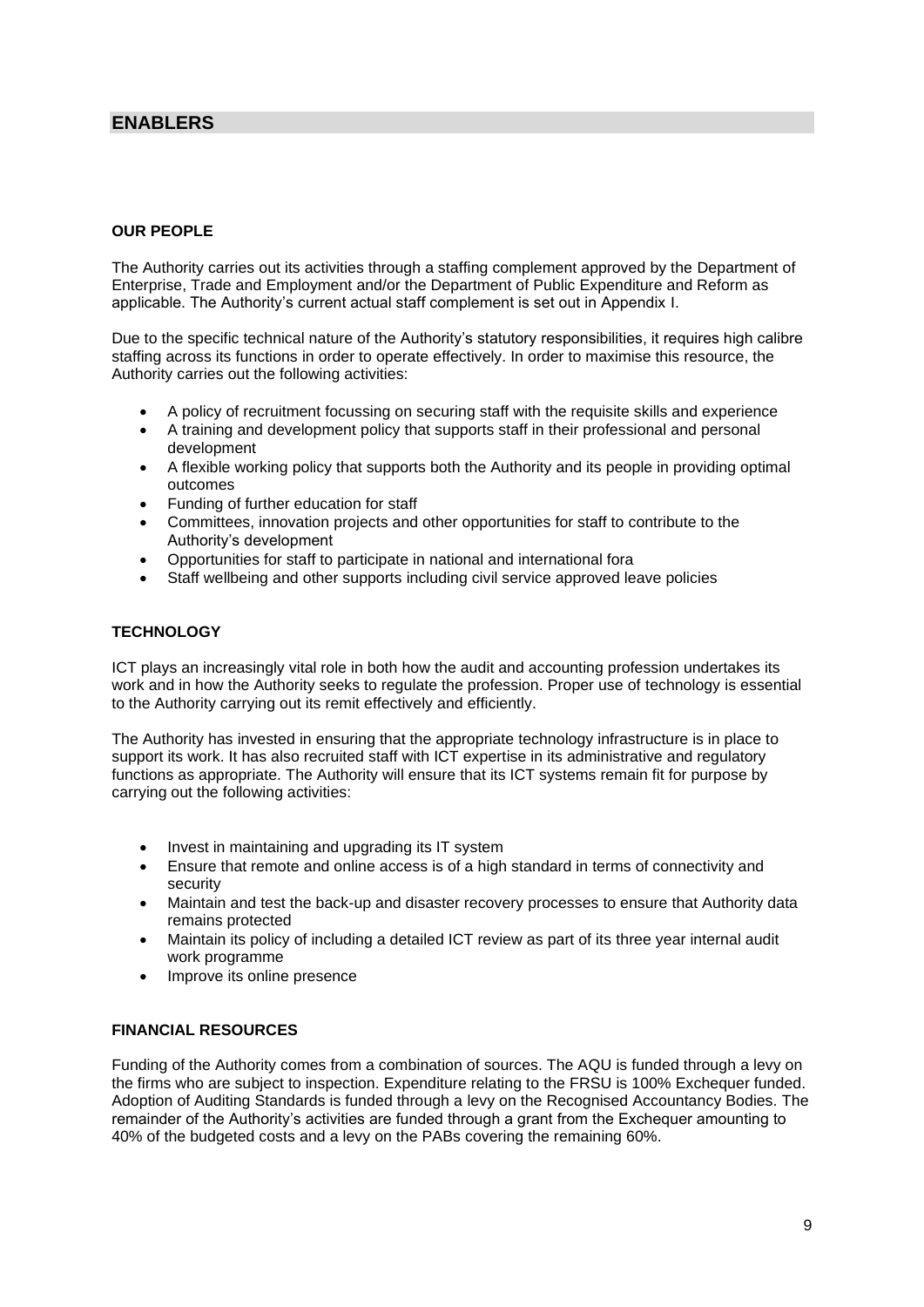IAASA submits an annual Programme of Expenditure ('PoE') to the Minister for approval, which the Minster may approve after considering the views of the PABs and with the consent of the Minister for Public Expenditure & Reform. The PoE for the forthcoming year (2023) is €x.xm. The Authority will secure its financial resources through the following activities:

- The submission of a proposed annual PoE to the Minister in each prior mid-year for consideration as part of the Government's annual estimates process
- The levying and recovery of costs from other parties who fund the Authority's activities
- The preparation of annual financial statements each year audited by the Comptroller and Auditor General
- Where appropriate the securing of costs of investigations and penalties from relevant parties
- Reviewing and where necessary updating its financial procedures to ensure the financial and internal control system remains safe and secure

# **GOVERNMENT**

Critical to the success of the Authority is the support of Government. Government supports the Authority through two main actions. Firstly it drafts and supports the passing into law of robust and appropriate legislation to support the Authority in its work. Secondly, the Authority maintains an ongoing relationship with the Department of Enterprise, Trade and Employment. IAASA works constructively with the Department on matters relevant to its remit, including funding, audit and accounting policy, and of course legislative development.

IAASA interacts with the Department on a number of levels, both formally and informally, while ensuring that the independence of the Authority is acknowledged at all times. In turn the Authority acknowledges its obligations to Government and to the Department as a funder and a key stakeholder. The Authority will nurture the strength of this relationship through the following activities:

- Assisting the Department and Government in drafting legislation relevant to the Authority's work
- Agreeing and signing an Oversight and Performance Delivery Agreement with the Department each year
- Formal meetings on a quarterly basis with the relevant unit within the Department
- Meeting with the Department's Management Board on an annual basis
- Advising the Minister and the Department on auditing and accounting matters
- Liaising on other matters of mutual interest

# **PEERS**

IAASA is one of a growing number of national competent authorities overseeing audit and financial reporting regulation. The Authority engages with its peers in different fora across a range of areas of mutual interest.

IAASA works closely with its EU colleagues through the Committee of European Auditing Oversight Bodies (CEAOB) and through European Securities and Markets Authority (ESMA) sub-committees, and globally through the International Forum of Independent Audit Regulators (IFIAR). The Authority contributes to the work of these organisations in order to support audit and accounting quality and seeks support where necessary from the international regulatory community.

IAASA also works with the UK competent authority, the FRC (which will be replaced by ARGA under UK government proposals). The FRC auditing and ethical standards form the basis for the auditing framework issued by the Authority, and it also issues financial reporting standards for the UK and Ireland. In addition two of the Irish Recognised Accountancy Bodies are also recognised for audit qualification purposes by the FRC.

IAASA will continue this work through the following activities: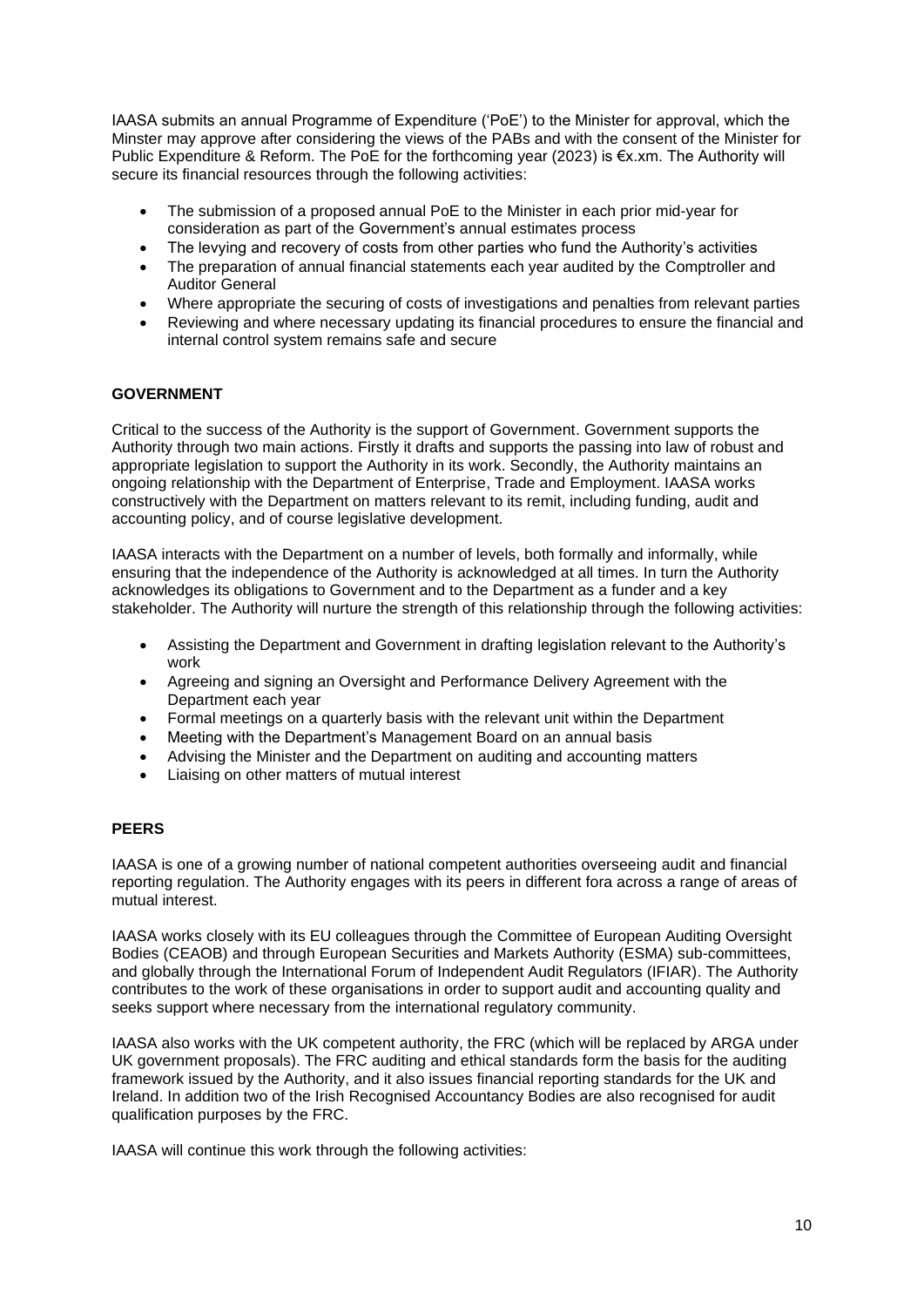- Active membership of CEAOB and its various sub-committees
- Contribution to the work of ESMA, through the Corporate Reporting Steering Committee (CRSC) and the European Enforcers Coordination Sessions (EECS)
- Working with global colleagues in IFIAR, and in particular through membership of the IFIAR Board and relevant working groups
- Engagement with the FRC on auditing, regulatory and financial reporting matters, particularly the development of auditing standards and the regulation of the RABs.

# **STAKEHOLDERS**

In addition to the specific organisations identified as enablers in this Work Programme, IAASA has a much wider range of stakeholders that are recognised as playing an important part in the success of its work. This includes regulated firms, bodies and issuers, representative groups, users of financial information, and of course the wider public.

IAASA recognises the importance of stakeholder engagement, and is committed to a policy of engagement on matters of interest to that community. This engagement will be supported by the following activities:

- Meetings with stakeholder groups to discuss matters of mutual interest
- Public consultation on policy and procedure proposals
- Public reporting of our work through Annual Reports and other publications
- Use of social media and other platforms to communicate to stakeholders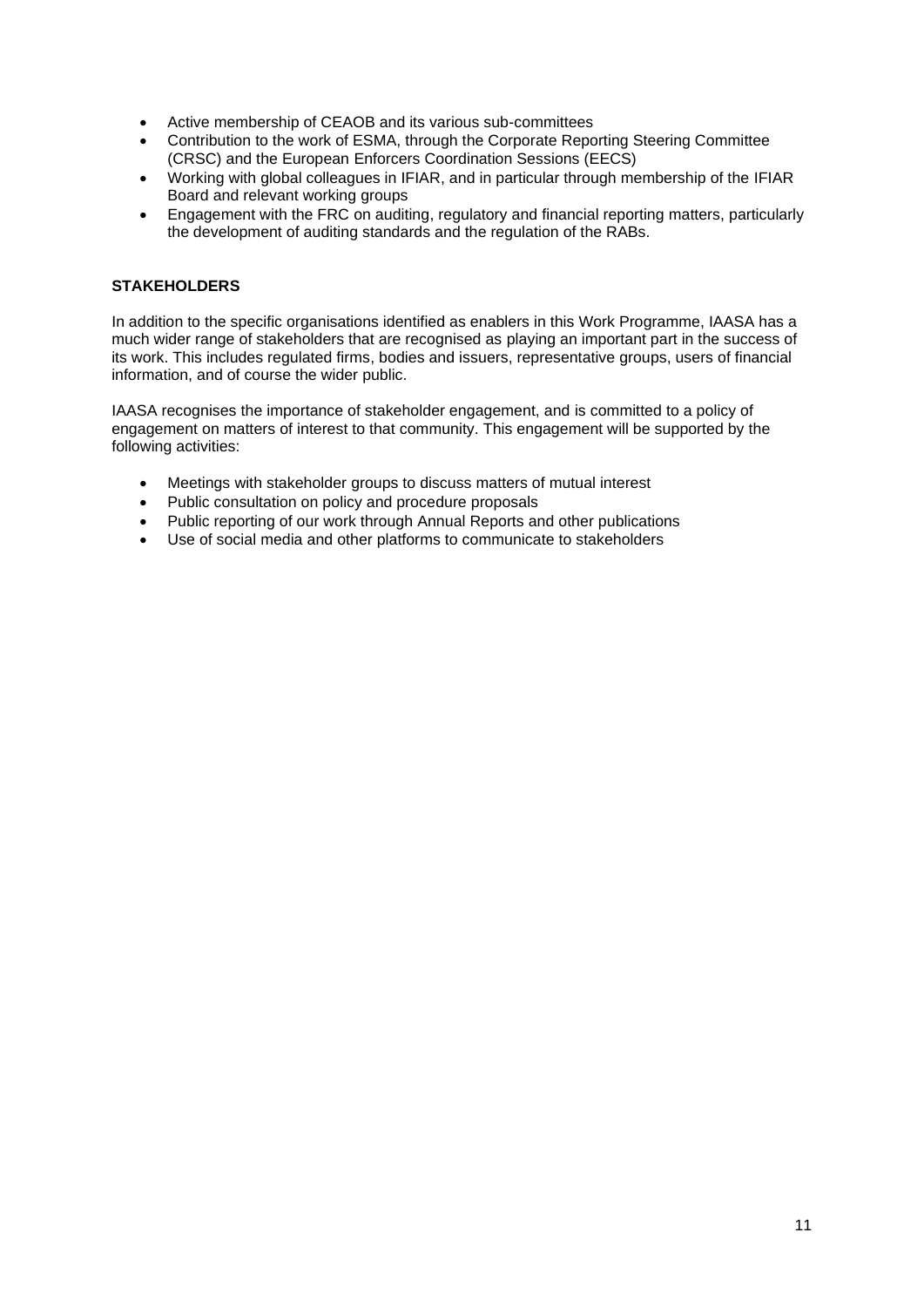# **Appendix I**



# **IAASA Organisation Chart**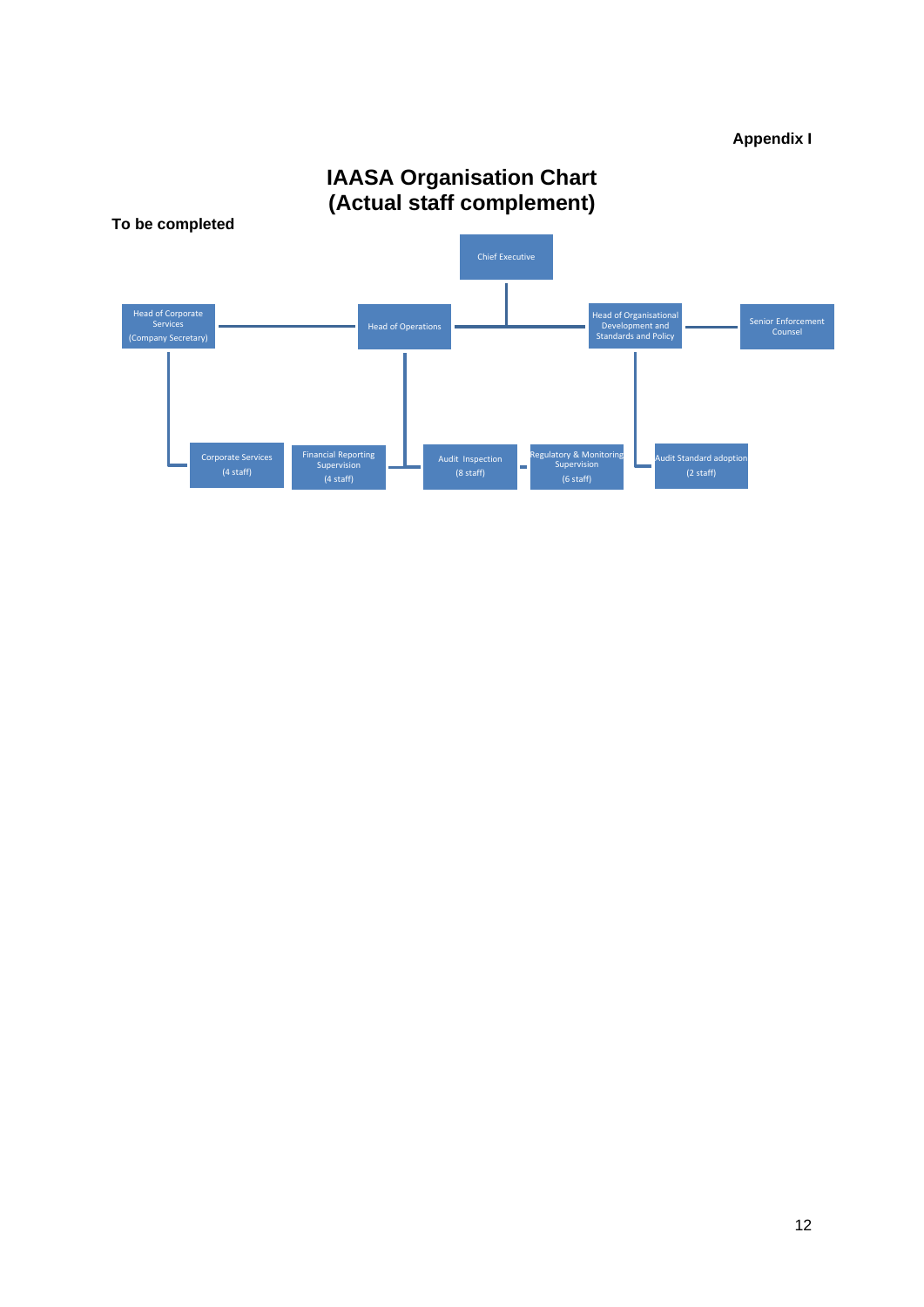#### **Appendix II**

#### **Extracts from Section 904 and 905 of the Companies Act 2014 (as amended)**

- **904**. (1) The principal objects of the Supervisory Authority which are to be included in its memorandum of association are to -
	- (a) supervise how the prescribed accountancy bodies regulate and monitor their members,
	- (b) promote adherence to high professional standards in the auditing and accountancy profession,
	- (c) monitor whether the financial statements or accounts of certain classes of companies and other undertakings comply with this Act (or, as the case may be, this Act as applied by the 1993 Accounts Regulations) and, where applicable, Article 4 of the IAS Regulation,
	- (d) act as a specialist source of advice to the Minister on auditing and accounting matters and
	- (e) oversee statutory auditors and the conduct of statutory audits in accordance with the relevant provisions and perform functions under those provisions in relation to such oversight.

(2) Nothing in this section prevents or restricts the inclusion in that memorandum of association of all objects and powers, consistent with this Chapter, that are reasonable, necessary or proper for, or incidental or ancillary to, the due attainment of those principal objects.

**905** (1) The Supervisory Authority shall do all things necessary and reasonable to further its objects.

(2) Without limiting its functions under subsection (1), the functions of the Supervisory Authority are to -

- (a) grant recognition to bodies of accountants for the purposes of the relevant provisions,
- (b) attach under section 931 terms and conditions to the recognition of bodies of accountants, including terms and conditions -
	- (i) requiring changes to, and the approval by the Supervisory Authority of, their regulatory plans, and
	- (ii) requiring their annual reports to the Supervisory Authority on their regulatory plans to be prepared in the manner and form directed by the Supervisory Authority,
- (c) require changes to and to approve
	- (i) the constitution and bye laws of each prescribed accountancy body, including its investigation and disciplinary procedures and its standards, and
	- (ii) any amendments to the approved constitution or bye laws of each prescribed accountancy body, including amendments to its investigation and disciplinary procedures and to its standards,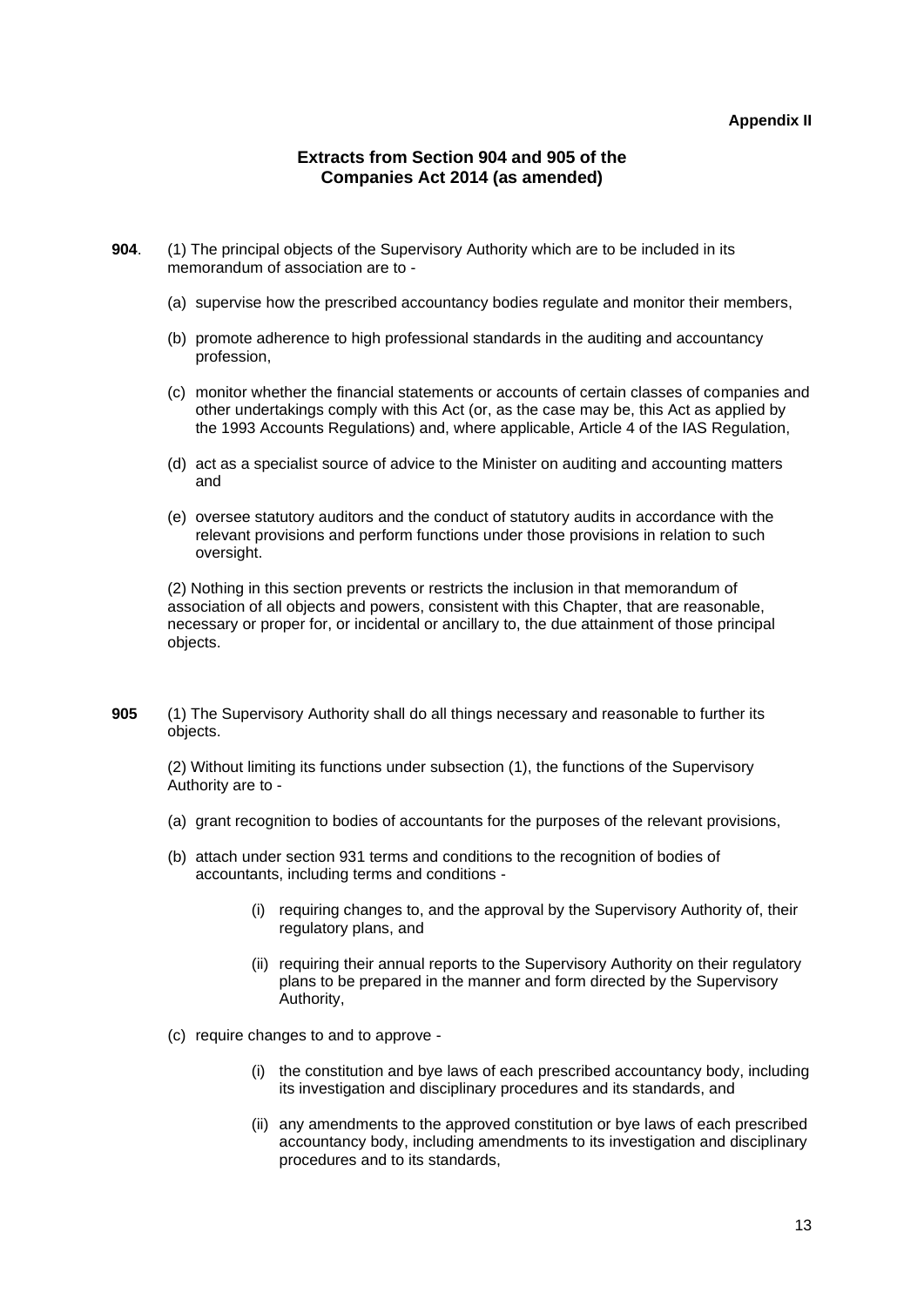- (d) conduct under section 933 enquiries into whether a prescribed accountancy body has complied with the investigation and disciplinary procedures approved for that body under paragraph (c) or referred to in paragraph (a)(ii) or (iii) or (b)(ii) of the definition of 'approved investigation and disciplinary procedures' in subsection (1) of that section,
- (e) impose under section 933 sanctions on prescribed accountancy bodies in relation to enquiries referred to in paragraph (d),
- (ea)conduct under section 933 enquiries into whether a recognised accountancy body has complied with the applicable provisions in performing a Part 27 function,
- (eb)impose under section 933 sanctions on recognised accountancy bodies in relation to enquiries referred to in paragraph (ea),
- (f) undertake under section 934 investigations into possible breaches of the standards of a prescribed accountancy body by a member of that body,
- (fa) undertake under section 934 investigations into possible contraventions of a provision of section 336 or 337, Part 27 or Regulation (EU) No 537/2014 by a statutory auditor,
- (fb) impose under section 934 sanctions on members of prescribed accountancy bodies and statutory auditors for relevant 30 contraventions committed by such members,
- (g) supervise how each recognised accountancy body monitors its members and statutory auditors for which the recognised accountancy body has responsibility by virtue of performing a Part 27 function,
- (h) [deleted]
- (i) monitor the effectiveness of provisions of the Part 27 and Regulation (EU) No 537/2014 relating to the independence of statutory auditors,
- (ia) monitor developments in the market for audit services to public-interest entities as required by Regulation (EU) No 537/2014,
- (j) supervise the investigation and disciplinary procedures of each prescribed accountancy body, including by requiring access to its records and by requiring explanations about the performance of its regulatory and monitoring duties,
- (k) co-operate with the prescribed accountancy bodies and other interested parties in developing auditing and accounting standards and practice notes,
- (l) [deleted]
- (m) perform the functions conferred on it by transparency (regulated markets) law (within the meaning of Chapter 4 of Part 23) in respect of the matters referred to in Article 24(4)(h) of the Transparency (Regulated Markets) Directive (within the meaning of that Chapter),
- (ma)adopt auditing standards for the purposes of the Part 27 and Regulation (EU) No 537/2014,
- (n) oversee, in accordance with the Part 27 and Regulation (EU) No 537/2014, the performance of (and, where permitted by that Part, that Regulation or any other Part of this Act (including this Part), perform) the following functions with respect to statutory auditors:
	- (i) the approval and registration of statutory auditors (including the registration of Member State audit firms);
	- (ii) continuing education;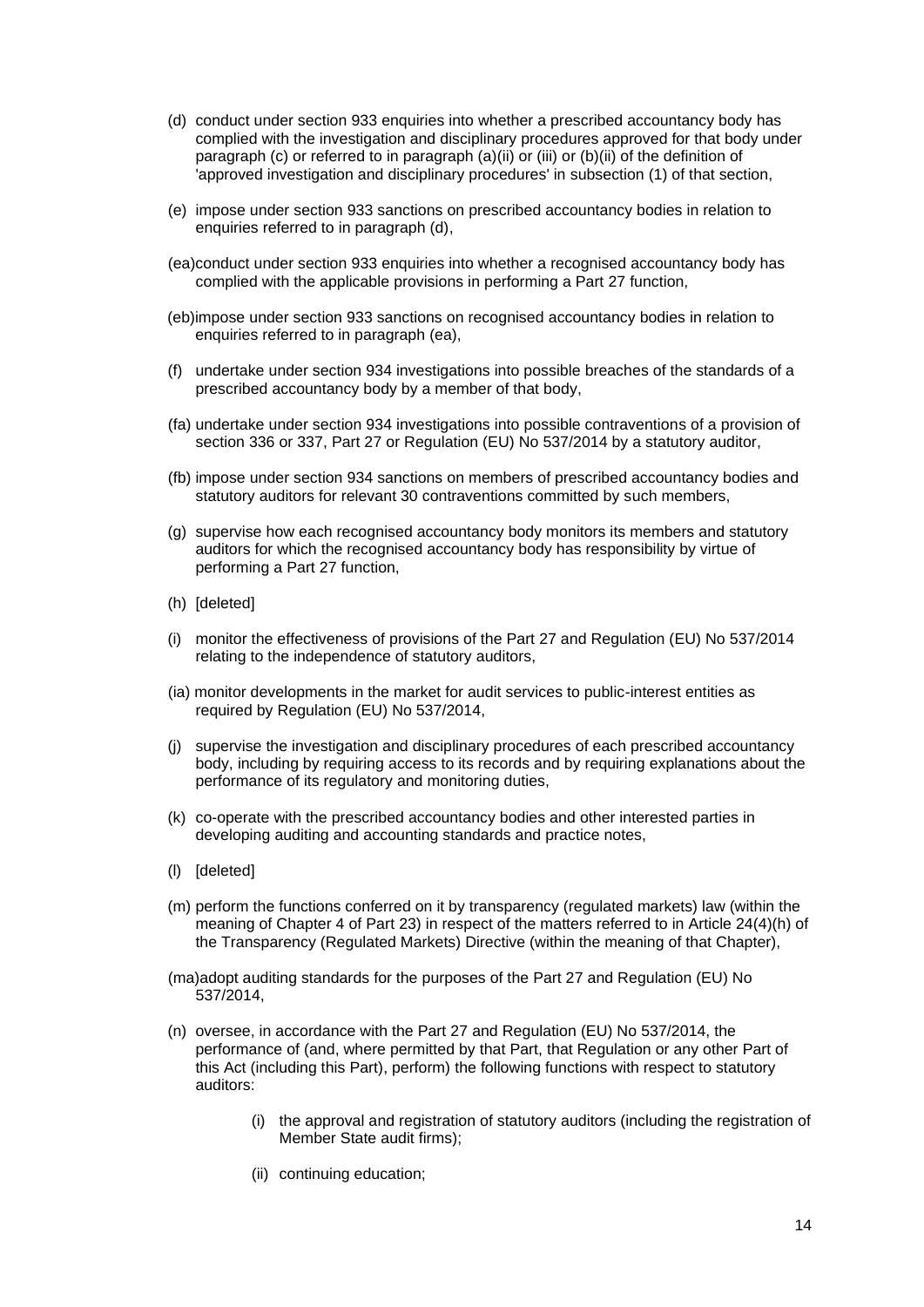- (iii) quality assurance systems;
- (iv) investigative and administrative disciplinary systems,
- (na)enable, by virtue of recognition under section 930 or a section 931 notice, functions under paragraph (n) to be performed by recognised accountancy bodies,
- (o) perform any other duties or discharge any other responsibilities imposed on it by this Act.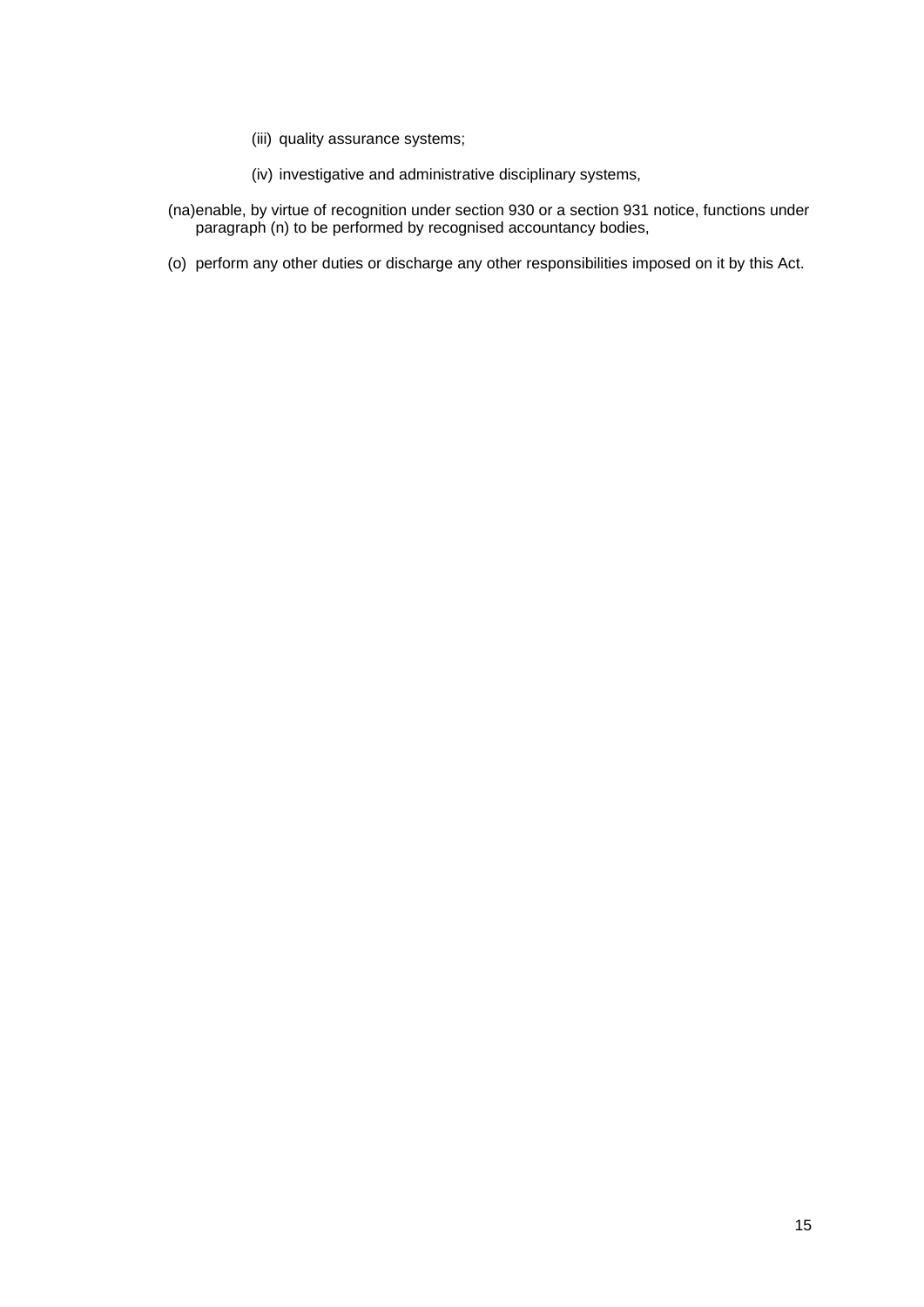#### **Appendix III**

# **Extracts from Section 910 of the Companies Act 2014 (as amended)**

- **910**. (3) In preparing the work programme, the [Supervisory Authority](defid:43665) shall have regard to the need to ensure the most beneficial, effective and efficient use of its resources.
	- (4) The work programme shall include the following information:
	- (a) the key strategies and activities that the **[Supervisory Authority](defid:43665) will pursue to further its** objects and to perform its functions;
	- (b) the outputs that the **[Supervisory Authority](defid:43665)** aims to achieve and against which its performance will be assessed;
	- (c) the staff, resources and expenditure (including an annual programme of expenditure approved under [section 911\)](https://service.betterregulation.com/document/177891) that will be required to pursue the strategies and activities referred to in paragraph (a).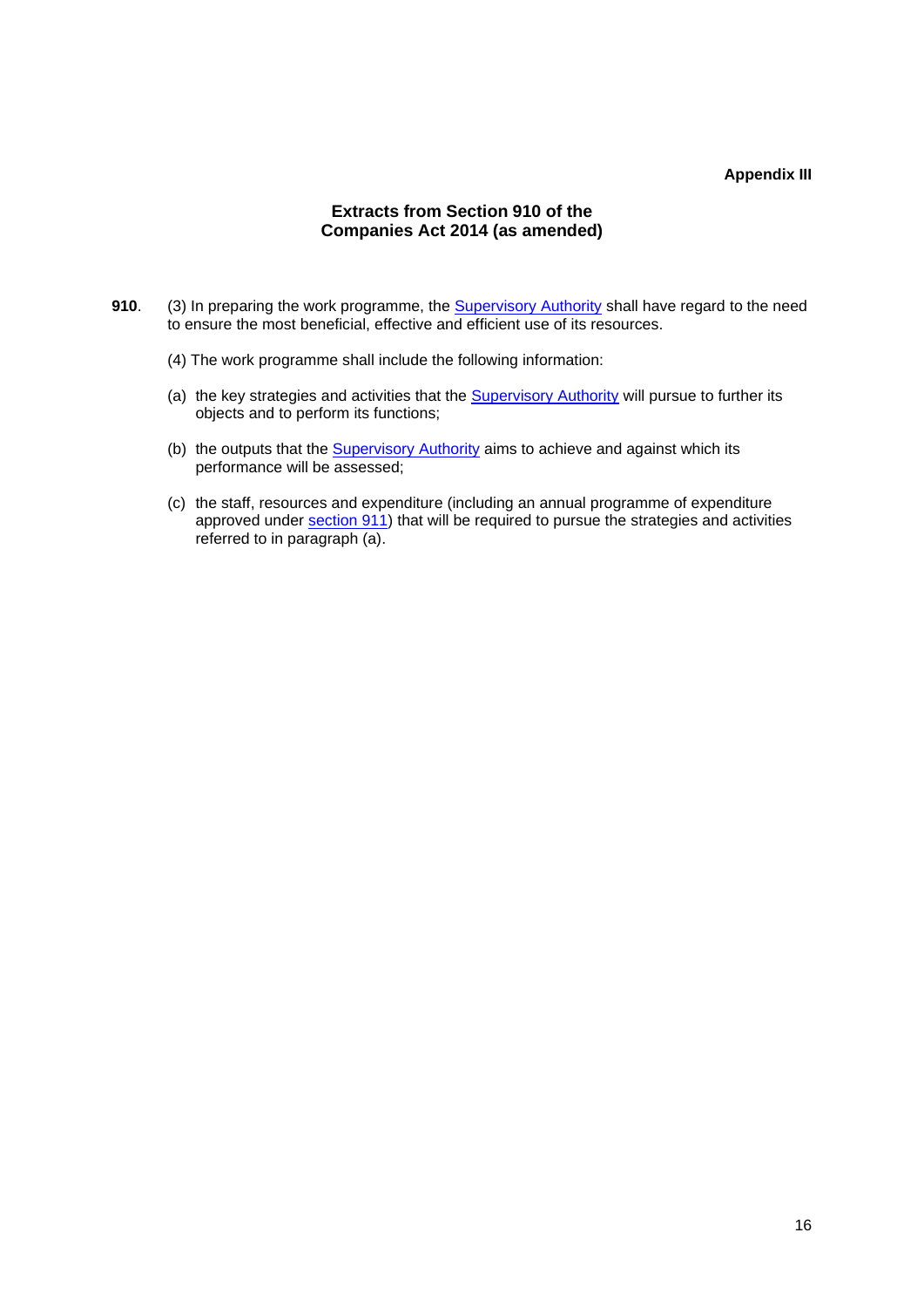# **Recognised and Prescribed Accountancy Bodies**

| <b>Accountancy Body</b>                                         | Recognised | <b>Prescribed</b> |
|-----------------------------------------------------------------|------------|-------------------|
| Association of Chartered Certified Accountants<br>(ACCA)        | V          | V                 |
| Association of International Accountants (AIA)                  |            | V                 |
| Chartered Institute of Management Accountants<br>(CIMA)         |            | $\mathcal{N}$     |
| Chartered Institute of Public Finance & Accountancy<br>(CIPFA)  |            | V                 |
| Institute of Certified Public Accountants in Ireland<br>(ICPAI) | N          | V                 |
| Institute of Chartered Accountants in Ireland<br>(ICAI)         | ٦          | $\mathbf{v}$      |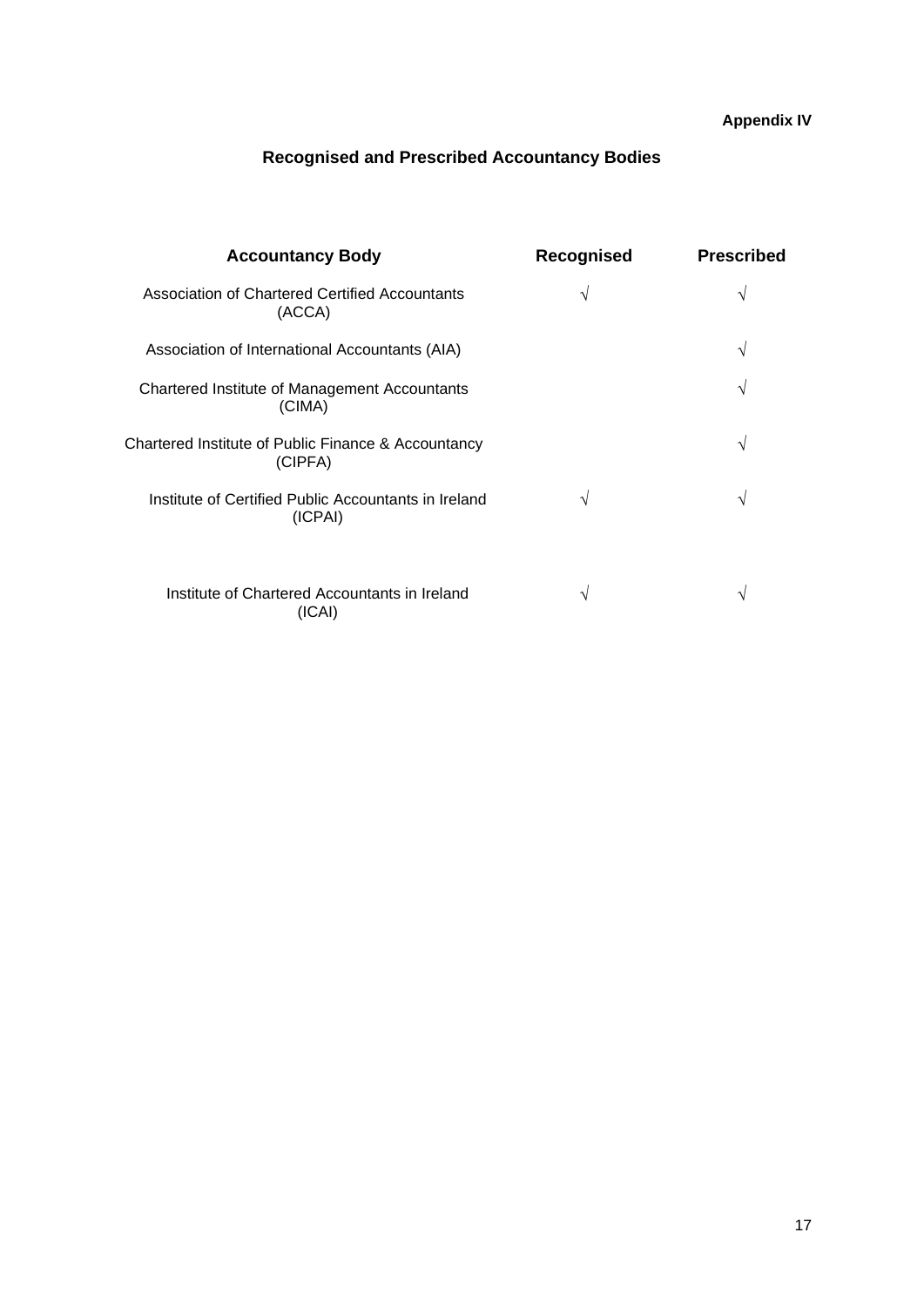# **Appendix V**

# **Public Interest Entity Auditors<sup>1</sup>**

To be completed

BDO

Deloitte Ireland LLP

Ernst & Young

Grant Thornton

KPMG

Mazars

PricewaterhouseCoopers

<sup>1</sup> As notified to IAASA on 30 September 2022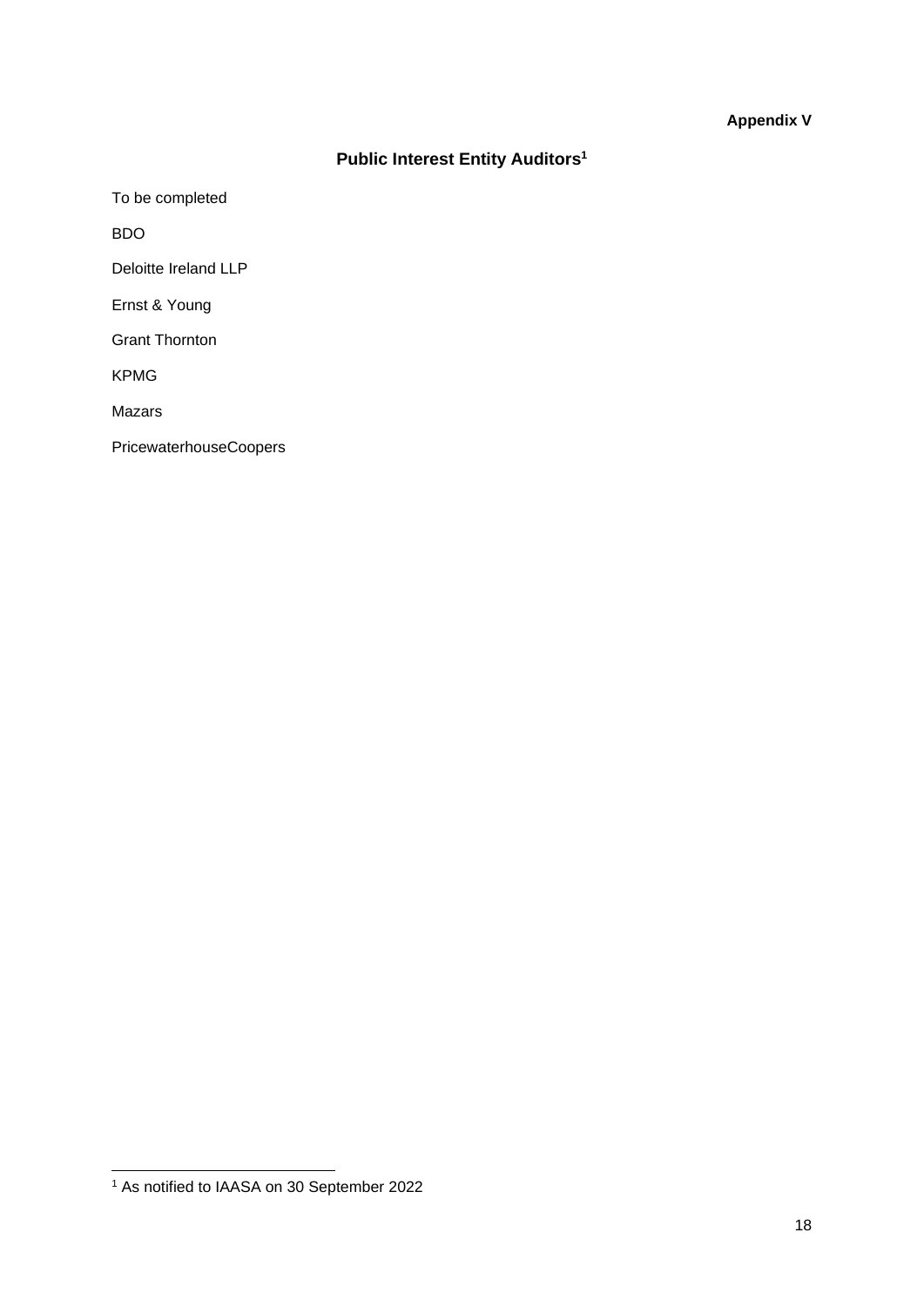# **Issuers in scope <sup>2</sup> <sup>3</sup>**

#### To be completed

Aberdeen Private Equity Global Fund Of Funds Plc Aercap Global Aviation Trust Aib Group Plc Allied Irish Banks Plc Amethyst Structured Finance P.L.C Aminex Plc Argentum Capital S.A. Arm Asset-Backed Securities S.A. Aryzta Ag Astute Capital Plc Bank Of Cyprus Holdings Public Limited Company Bank Of Ireland Group Plc Bbva Global Markets B.V. Beechwood Structured Finance P.L.C Boost Issuer Public Limited Company Brokercreditservice Structured Products Plc (Formerly Gawling Company Limited) Brookfields Capital P.L.C C R H Plc C&C Group Plc Cairn Homes Plc Carador Income Fund Plc Comm 2001-J2 Mortgage Trust Crh America Inc Crown Asia-Pacific Private Equity Ii Plc Crown Asia-Pacific Private Equity Iii Plc Crown Asia-Pacific Private Equity Iv Plc Crown Asia-Pacific Private Equity Plc Crown Co-Investment Opportunities Ii Plc Crown Co-Investment Opportunities Plc Crown Global Secondaries Ii Plc Crown Global Secondaries Iii Plc Crown Global Secondaries Iv Plc Dalata Hotel Group Plc Datalex Plc Dbinvestor Solutions 2 Plc Dcc Plc Delamare Finance Plc Depfa Acs Bank Dac Depfa Bank Plc Eirles One Dac (Formerly Eirles One Limited) Eirles Three Dac (Formerly Eirles Three Limited) Eperon Finance P.L.C Espaccio Securities P.L.C F.B.D. Holdings Plc Freshwater Finance Plc Glanbia Plc

<sup>2</sup> " issuer" means a natural person, or a legal entity governed by private or public law, including a State, whose securities are admitted to trading on a regulated market, the issuer being, in the case of depository receipts admitted to trading on a regulated market, the issuer of the securities represented by those depository receipts, whether or not those securities are admitted to trading on a regulated market. Certain issuers not in scope of IAASA's Financial Reporting Supervision as set out in Regulation 10 of Transparency (Directive 2004/109/EC) Regulations 2007.

<sup>3</sup> As notified to IAASA on 30 September 2022